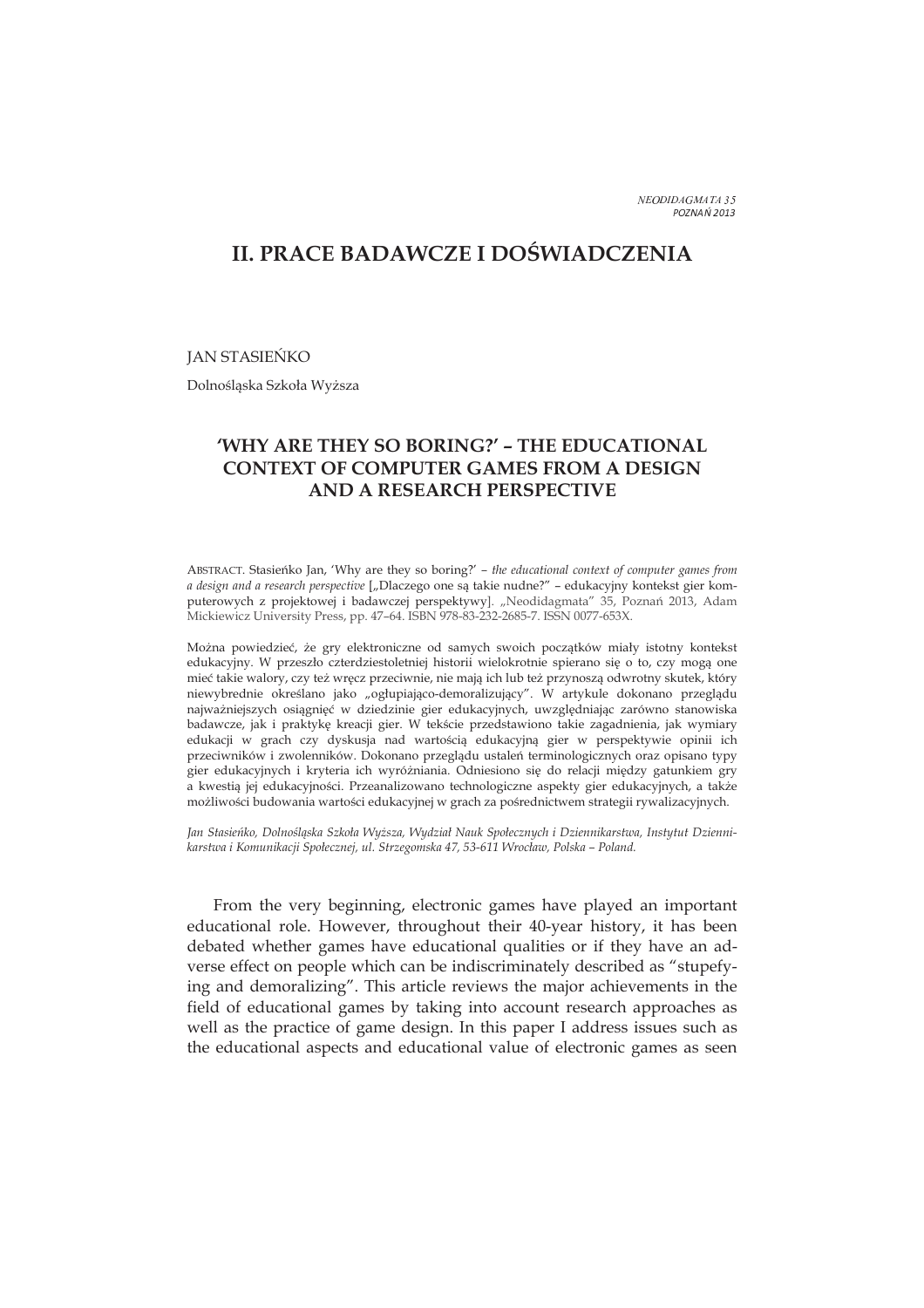from the perspective of their opponents and supporters. I review the key terminology and describe various types of educational games as well as the criteria that are used to differentiate between them. Additionally, I examine the relationship between the game genre and its educational value and analyze the technological aspects of educational games as well as the opportunities for creating games with educational values through gamification strategies.

Even the first, simple electronic game which was developed by scientists at Brookhaven National Laboratory under the direction of William Higinbotham in 1958 was set in an educational context. Higinbotham believed that the annual open house events in the laboratory, which were organized for the general public, were overly static and non-interactive. He realized that "it might liven up the place to have a game that people could play, and which would convey the message that our scientific endeavors have relevance for society" (after J. Gettler http://www.bnl.gov/bnlweb/ history/higinbotham.asp). The first game, i.e. "Tennis for Two", was part of an educational show that attracted large audiences. The further development of the global gaming industry revealed the characteristic duality that had already been present in Higinbotham's game. In order to be attractive to consumers games should provide entertainment but, at the same time, they are also frequently used for educational purposes. However, it appears that attempts to make electronic games an educational medium were often unsuccessful, while some very entertaining titles turned out to be the best teaching aids. In the text that follows I will describe different aspects of the relationship between the entertaining and the educational function of games as well as the network of relations between various conceptual categories that are used in games and the issue of their educational value. This study presents a review of knowledge on electronic games both from a scientific perspective, which involves an analysis of theoretical concepts, and from a professional perspective, which investigates the attitude of game designers toward the educational value of their work.

#### 1. 1 EDUCATIONAL ASPECTS AND CONTEXTS OF GAMES

There are many different educational aspects and contexts of electronic games and this review should begin with a presentation of these elements. This is necessary mainly because the educational value of a game is usually measured by its effectiveness as an educational tool; however, games also have other educational qualities that are not easily recognized by the users and designers or by those who remain critical of such games.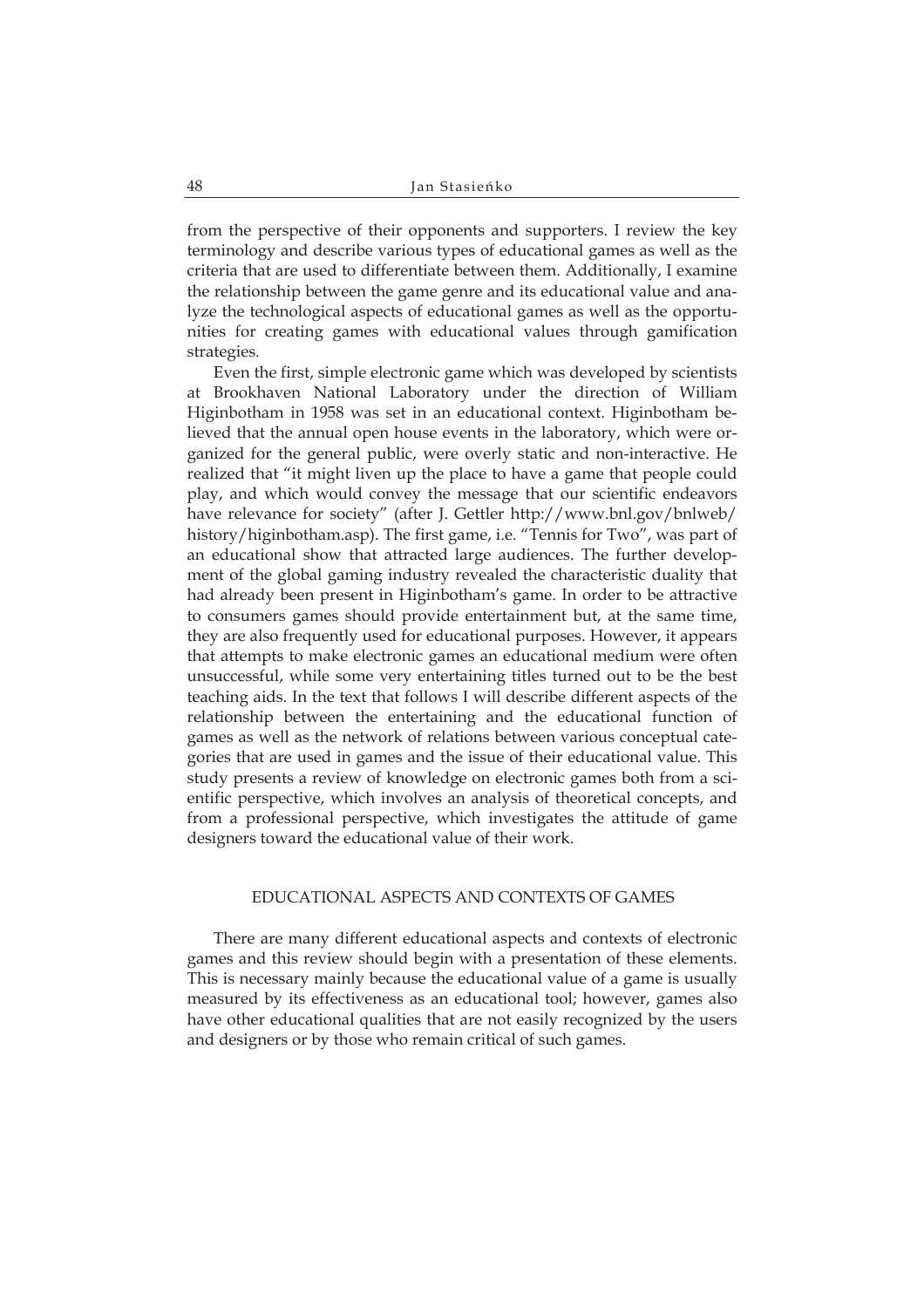The educational aspects and contexts of games are:

- education through games;
- education inherent in games;
- education for game development; and
- education as a result of working on games.

#### Education through games

Certainly, the first and most recognizable educational aspect of games is connected with their construction and use as an educational tool. Here it is worth noting that games can serve as both a direct and indirect didactic tool, which significantly extends the range of potential educational applications of games. There already exists a remarkably vast body of scientific literature that is devoted to reflections about the educational potential of many commercial games. Let us consider, for example, K. R. Pierce's "World of Warcraft" (2007)*;* K. Squire and S. A. Barab's "Civilization" (2004) and S. Slota's "Deamon's Souls" (2010)*.* One should take into account the fact that a video game can be a medium that shapes various types of knowledge and skills.

#### Education inherent in games

At this point the questions arise as to how players learn about the game environment and what are the possible outcomes for the theory of education and for the theory of game design. Getting to know a given game is a specific act of acquiring knowledge; this information can be useful for the designers, for example, when they plan the initial stage (e.g. in the form of a tutorial) at which the player learns how to handle the interface and discern the depicted world (P. Sweetser, P. Wyeth, GameFlow, 2005). On the other hand, games can be a tool for acquiring knowledge about the users, which might later contribute to greater effectiveness in designing them (e.g. a performance test of gestures made by using haptic interfaces in specially designed games; compare S. Cheema, J. J. LaViola Jr., 2011). Finally, games also make it possible to come to more general conclusions about the theory of education (B. Paras, J. Bizzocchi, 2005).

# Education for game development

This area includes two subdomains. The first one involves developing game design skills. Currently, mainstream academic programs in designing computer games are highly advanced. The institutional and theoretical background of this process is also being developed. Our attention should also be drawn to the activities of game industry producers who give their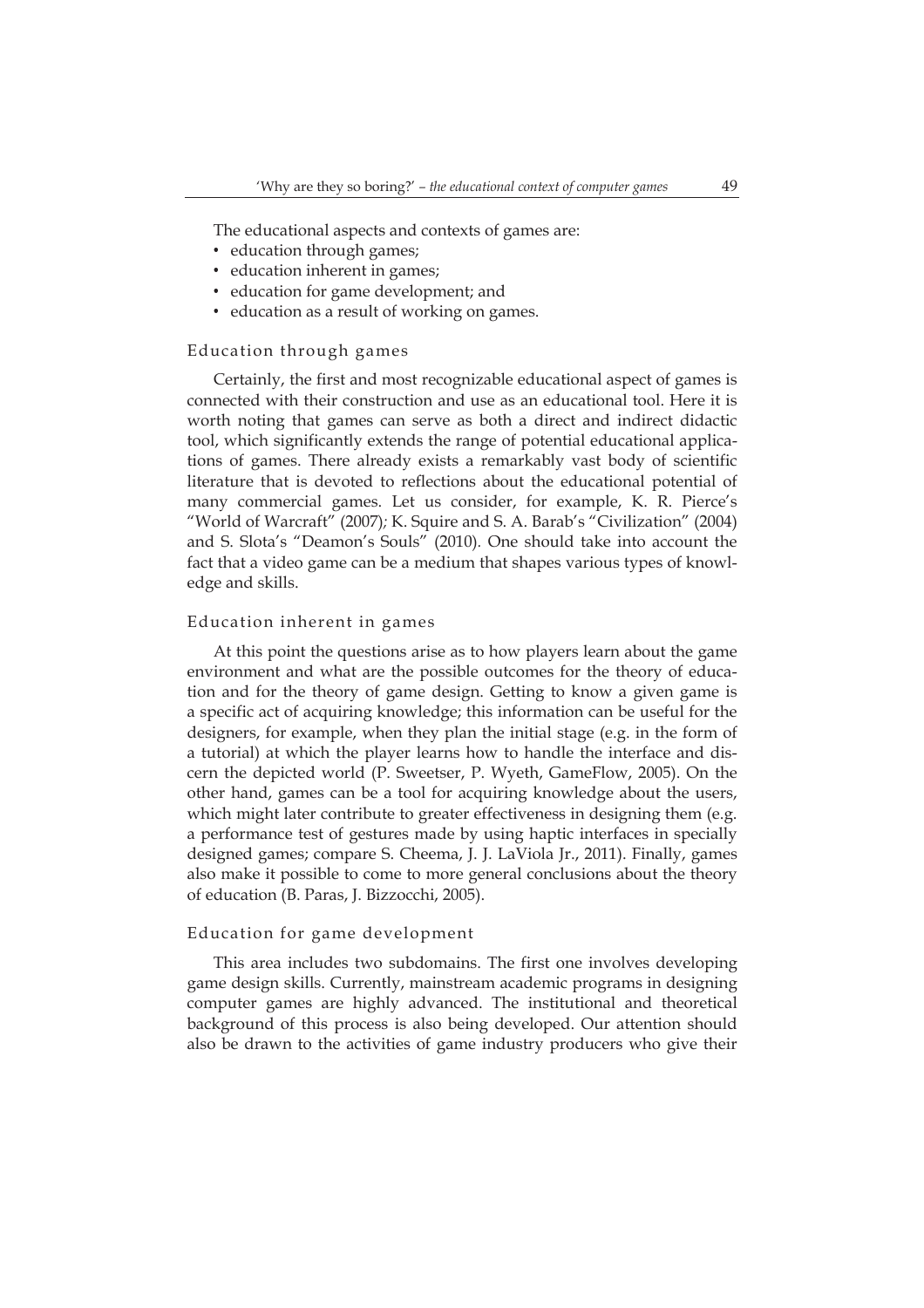recommendations with regard to training in this field (e.g. IGDA Curriculum Framework, 2008).

The second domain comprises all the types of activities that are associated with a critical and conscious acceptance of games, which appears to be important for adult independent gamers as well as for adult guardians of child players. The development of competence in selecting games that are appropriate for a particular age group underlies the launch of the PEGI system and its various promotional activities. However, the age rating of games is sometimes a double-edged sword because young players may treat PEGI as a guide as they reach for the forbidden fruit, that is, games that seem attractive because they are targeted at older audiences.

# Education as a result of working on games

The process of designing games can also mean acquiring skills that are not connected to the game environment. Game design can be a tool for developing competence in the area of interaction or team problem-solving. The KODU system, which has been developed by Microsoft, is an example of such an environment – it allows children to make their own game by using a visual editor where all of the game's components are represented by intuitive icons. This system not only inspires children to design games but it also fosters the development of interpersonal skills.

# TERMINOLOGY-RELATED QUESTIONS

Defining educational games is as difficult as defining education. The definitions of educational games may vary depending on the criteria that one adopts to determine what should be taught and on the forms of education that are implemented by using educational games. I would like to outline a set of concepts which may help one look for the educational value of games. During the Digra 2011 conference and a debate on gamification R. Khaled, D. Dixon and S. Deterding (2011) sketched out a map of the definitions of games that seemed to have an educational context; however, they understood the term 'educational game' in a very narrow sense. According to their typology, educational games are part of a category that might be described as serious or mature games (full-fledged games). They are aimed to be something more than just entertainment. According to another team of researchers (D. Djaouti, J. Alvarez, J. P. Jessel, G. Methel, P. Molinier, http://serious.gameclassification.com/EN/about/bricks.html), a serious game has defined objectives and it is intended not only for the entertainment market, but also for at least one additional market. This trend is de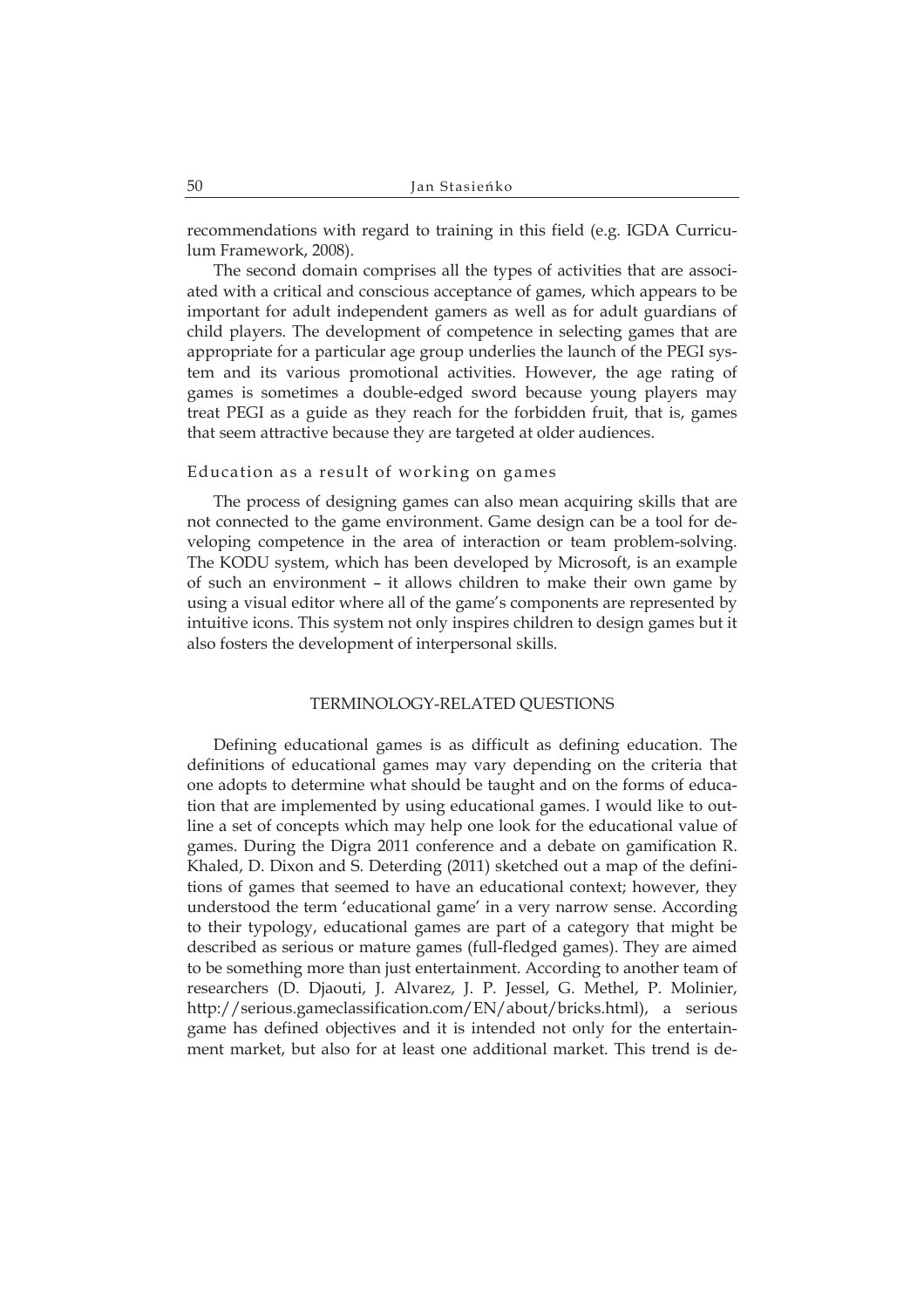veloping intensively in the world of games, which gives games the potential to become a medium for conveying non-trivial content. Among serious games Khaled, Dixon and Detering distinguish categories such as: health games, news games, persuasive games, simulation and training games, games with a purpose<sup>1</sup>, design games and the already mentioned educational games. However, Djaouti, Alvarez, Jessel, Methel and Molinier also identify subtypes of such games, i.e. advergames, newsgames, edugames, exergames and edumarketgames. Both typologies assume that educational games are only those that have an educational context in a traditional, "school" sense<sup>2</sup>. It is hard not to notice that all the remaining subcategories of mature games play a significant educational role (e.g. in the sphere of creating values – persuasive games) or that they are developed for the purpose of specific educational processes (e.g. simulation and training games).Therefore, virtually all serious games should be taken into account when searching for educational value. This hypothesis is confirmed by A. Derryberry who explicitly treats serious games as an umbrella term covering the whole group of educational games: "Serious games also have other names, including immersive learning simulations, digital game-based learning, gaming simulations, and 'games you have to play', to name a few. While some distinctions may exist between these, I use 'serious game' as the über-term for any kind of online game for learning." (2007, p. 3).

# 3. TYPES OF EDUCATIONAL GAMES AND THE CRITERIA FOR IDENTIFYING THEM

At this point I will discuss the types of educational games that are identified based on three kinds of criteria. The first one is the thematic-formal criterion, the second one is the age criterion, and the third one is associated with a given type of educational activity. These are examples of how the criteria that one adopts may influence the design of a taxonomic division. Obviously, it is possible to adopt other criteria, such as the technology or genealogy of games. Those areas will be dealt with in the subsequent parts of the article.

\_ \_ \_ \_ \_ \_ \_ \_ \_ \_ \_ \_ \_ \_ \_ \_

<sup>1</sup> The authors provide interesting examples of games with a purpose. These are games aimed at achieving a measurable scientific goal. "EteRNA", "Phylo", and "Foldit" are games in which devising new RNA, DNA and amino acid configurations were built into the gaming convention where the player experiments with their construction according to certain rules, see R. Khaled, D. Dixon, S. Deterding (op. cit.).

<sup>2</sup> The same is true of the typology proposed by B. Sawyer and P. Smith (2008) who list the following types of serious games: games for health, advertising games, training games, educational games, scientific and research games, production games, and games as work.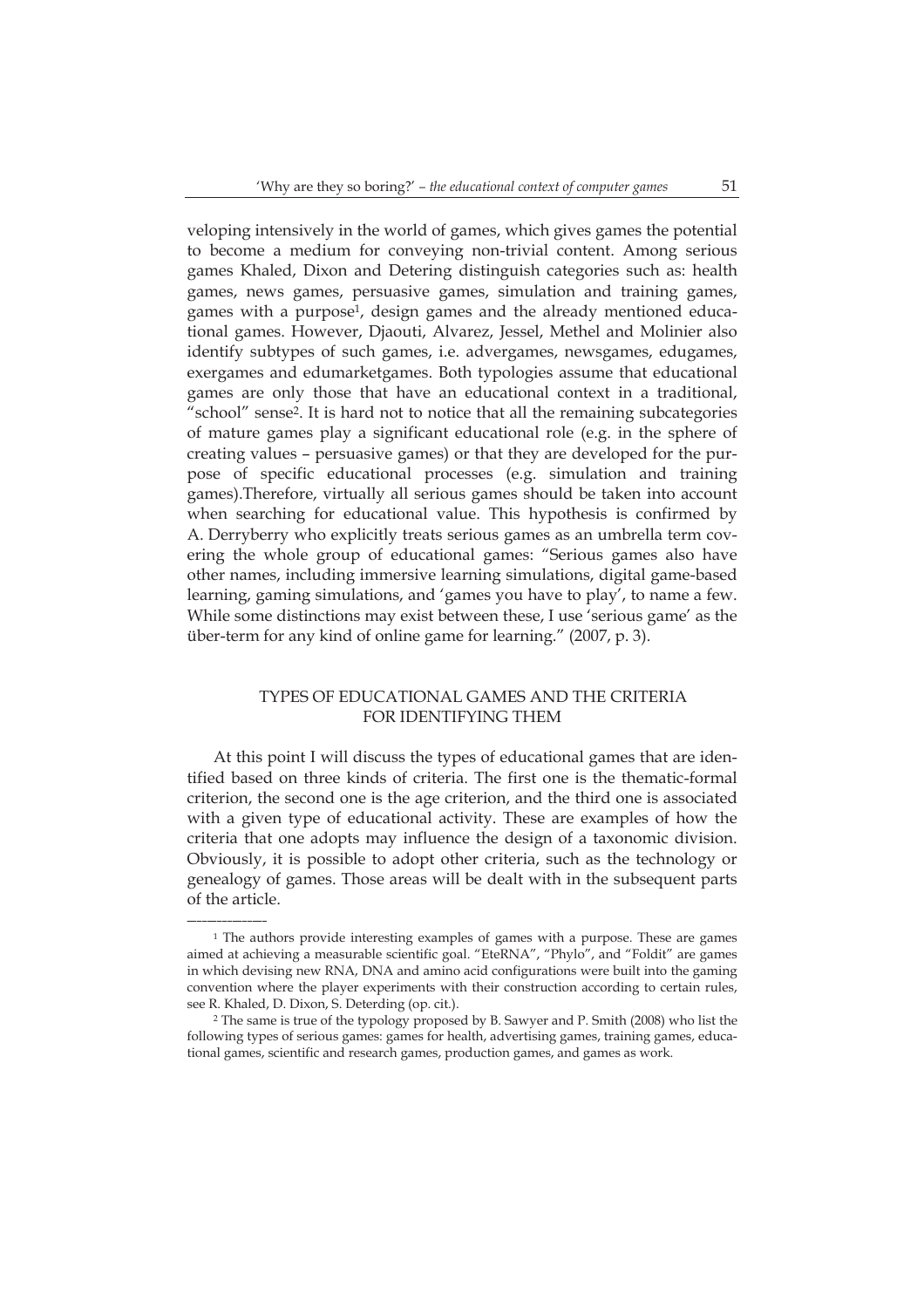The classification of games according to the thematic-formal criterion:

- newsgames;
- games connected with political and social activism;
- ecological games;
- medical games;
- vehicle simulations;
- military games; and
- games connected with particular scientific disciplines (mathematics, chemistry, geography, biology, etc.).

# Newsgames<sup>3</sup>

Newsgames is a genre that is based on reports from the media. The narrative or syntactic structure of such games refers directly to information in the news. "You Shall Know the Truth" is an example of such a game. In this game one takes the role of a secret agent whose task is to obtain documents and biometric data from an anonymous Wikileaks employee's apartment. The game draws attention to sleazy voyeurism which is an intrinsic part of a CIA agent's work and responds critically to the question of surveillance. It is worth noting that the game is a part of a larger project which was developed by Wikileaks under the name "Wikileaks Stories". The aim of Wikileaks Stories was to create a whole series of independent games that would be based on this organization's functioning.

#### Games connected with political and social activism

This category encompasses a very wide range of persuasive games for which the sphere of political and social activism serves as the background. For example, there are projects such as "Sweatshop" – a strategic and management game in which the player takes the role of a sweatshop's manager. This sweatshop is a factory that produces goods for well-known corporations located in third-world countries. Characteristic elements of the capitalistic "labor camp" appear in the game: workers cannot keep up with production demand, they have their limbs cut off, they die of exhaustion, etc.

# Ecological games

\_ \_ \_ \_ \_ \_ \_ \_ \_ \_ \_ \_ \_ \_ \_ \_

Among persuasive games one can also find a large group of games whose subject is ecology. A variety of games fit into this category, ranging

<sup>3</sup> A thorough study of newsgames is provided by Ian Bogost (2010) in his book: *News Games: Journalism at Play*.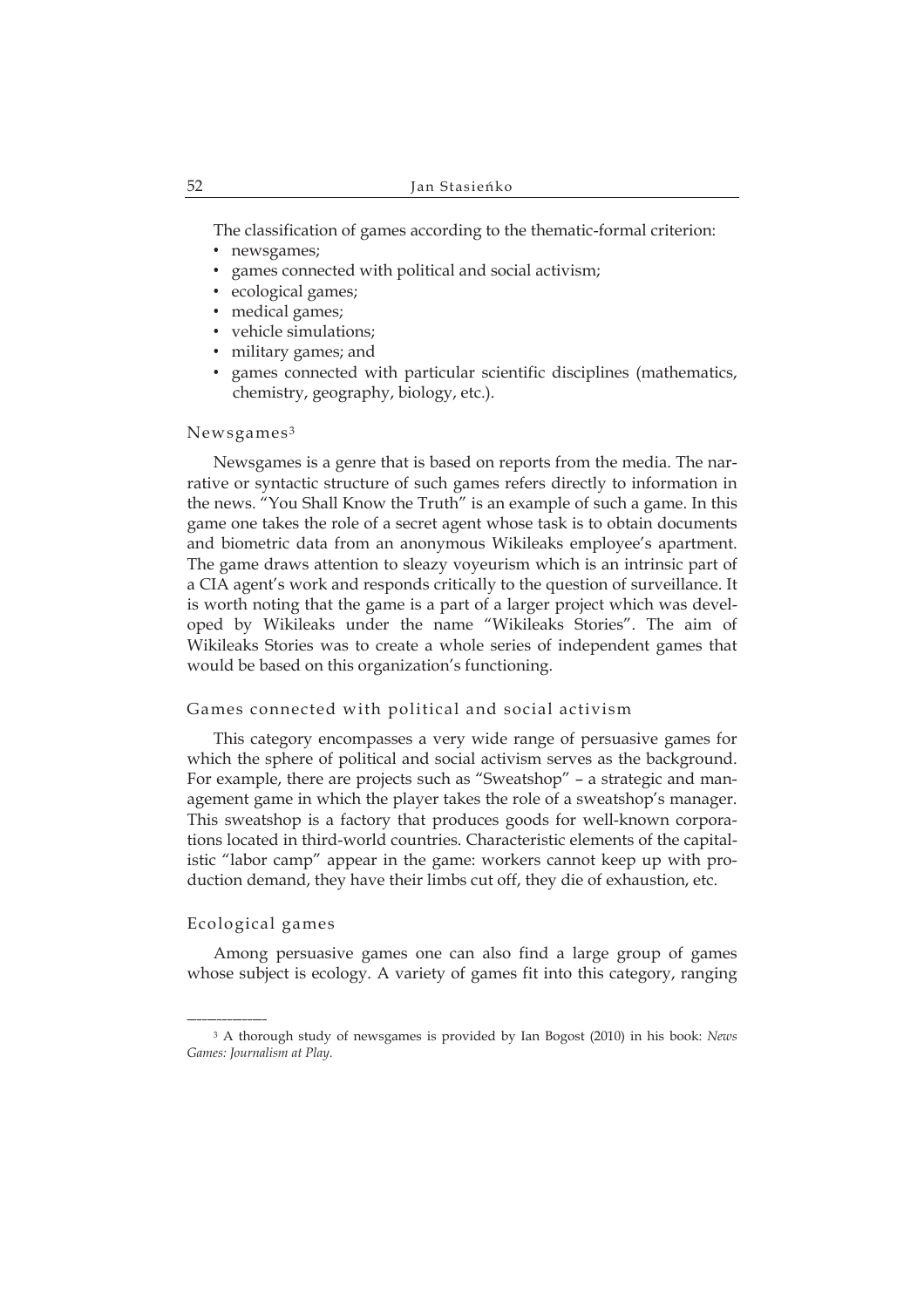from simple computer tests<sup>4</sup> and flash games that involve protecting the Earth from global warming or protecting endangered species to complex productions like "Okaubu" for PlayStation 3. It is worth noting that ecological games are a very important factor in building activities around wellknown non-governmental organizations that pursue environmental protection initiatives. Games that appear on PETA's (People for Ethical Treatment of Animals) and Greenpeace's websites are notable examples of this game genre. Games that are published on both of these websites raise ecological questions but also critically refer to mainstream games. "Tofu Boy" is a recognizable title on the PETA website; it is a parody of the "Meat Boy" game where the main character is a bloody piece of meat. "Duke Anti-Nuke" is a game that appeared on the Greenpeace website. The main character is meant to be the opposite of the iconic Duke Nukem, that is, a steroid infused defender of the world. This time it is a boy who saves the world from nuclear contamination by deactivating nuclear power stations and nuclear missile silos which are at risk of a terrorist attack.

## Medical games

In this category there are many examples of games with the purpose of stimulating a variety of activities that are related to medicine. The educational value of such games involves acquiring knowledge about medical procedures, handling stress and learning to make quick decisions in lifethreatening situations. "Air Medic Sky One" is an example of this type of games; it won a gold medal in "The 2011 International Serious Play Awards" competition. The game uses an innovative interface with biofeedback that is sensitive to the players' emotions while they are performing rescue procedures. The user acquires communication skills while taking part in teamwork activities, through minigames and lectures as well as through participation in complex simulations of situations that can happen to novice physicians.

# Vehicle simulations

\_ \_ \_ \_ \_ \_ \_ \_ \_ \_ \_ \_ \_ \_ \_ \_

Among games that fall within this category are all the simulators that are used in military training and civil aviation as well as when learning to drive a car. The high-tech design of these simulators and their extremely utilitarian (non-entertaining) character make it difficult, in this case, to speak of them as typical games. On the other hand, they are closely related to typically entertaining vehicle simulators such as "Flight Simulator" (airplanes) and "Steel Beasts" (tanks).

<sup>4</sup> See <http://gamequarium.com/ecology.html>.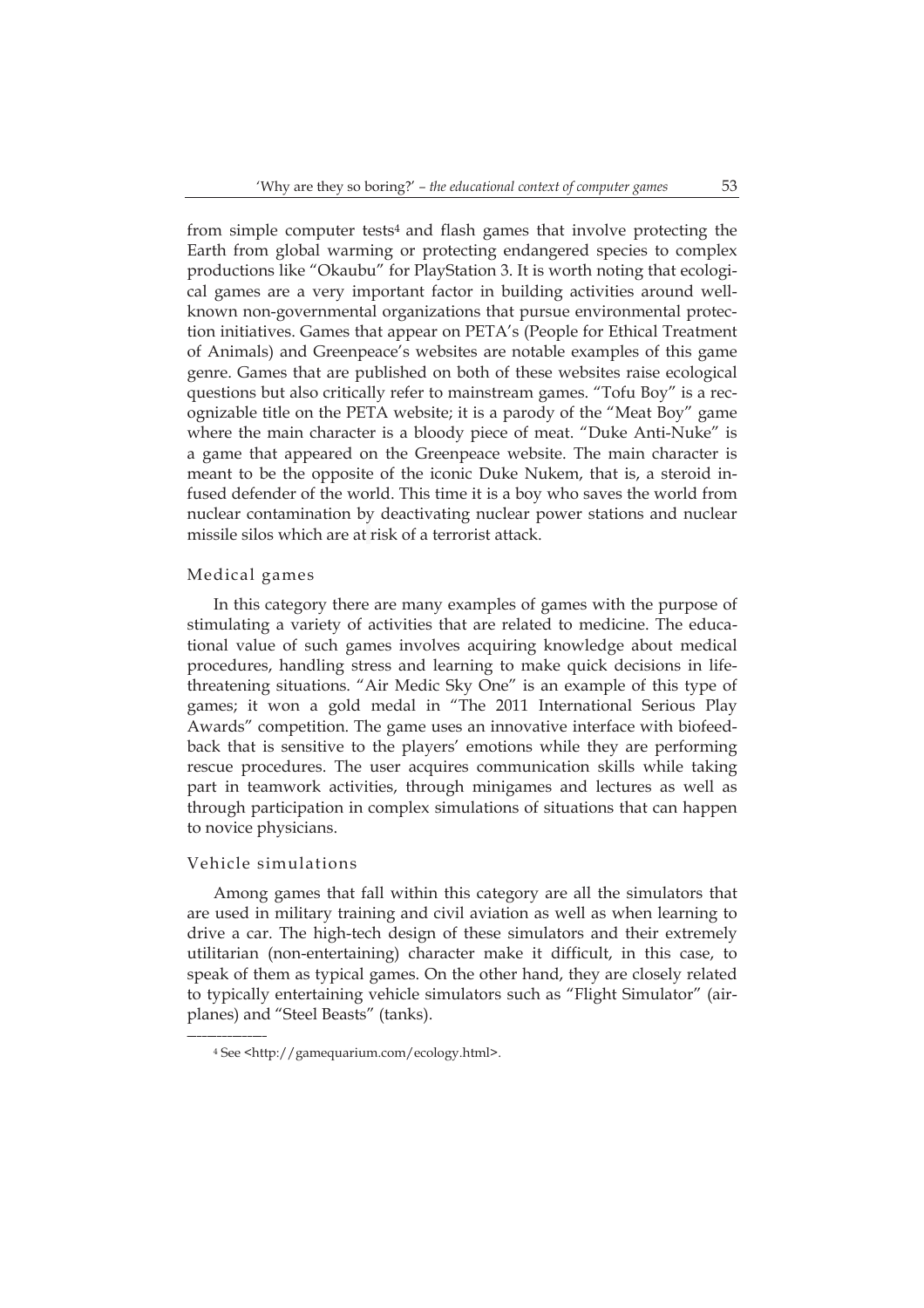# Military games

Simulated battle conditions for military purposes make the category of military games similar to the previous game model, particularly because games that have been specially developed for military purposes may be juxtaposed with their very popular entertainment counterparts such as "Call of Duty" and "Medal of Honor". Also, one should not forget about the success of "America's Army" as a tool for army recruitment as well as training.

# Games connected with particular scientific disciplines

The thematic criterion may be used to identify groups of games that are connected to basic fields of knowledge for which games serve as tools of educational support. Many of these titles concern mathematics, such as older games like "Math Blaster" and newer ones like "Timez Table", "The Incredible Machine" (physics), "Electric Box" (mechanics), "Foldit" and "EteRNA" (chemistry). "Where in the World is Carmen Sandiego" is a special case of an educational game that is related to a specific discipline. Released in 1985, the game is recognized as one of the most successful educational games that are commercially distributed.

Age-specific games:

- aimed at children;
- aimed at teenagers and adults; and
- aimed at elderly users.

# Games aimed at children

Games already seem to be a widespread and accepted type of educational activity for children. Educational games are developed in response to a child's natural need for play as well as for gaining experience and knowledge through play, which is referred to as "play as progress" in Brian Sutton Smith's typology (2001, chapter titled "Rhetorics of Animal Progress", pp. 18- 35). Here, however, a problem arises, which can be summarized in the phrase: "a child can bear anything". This problem concerns situations where the ostensive need for playing electronic games leads to the acceptance of games that are admittedly educational but poorly and sloppily designed. Since children are not very picky when it comes to workmanship, educational qualities of games are used as a ploy to achieve an easy success.

#### Games aimed at teenagers and adults

Teenagers and adults are undoubtedly most critical of game designers' educational ambitions. The problem which can be exemplified by the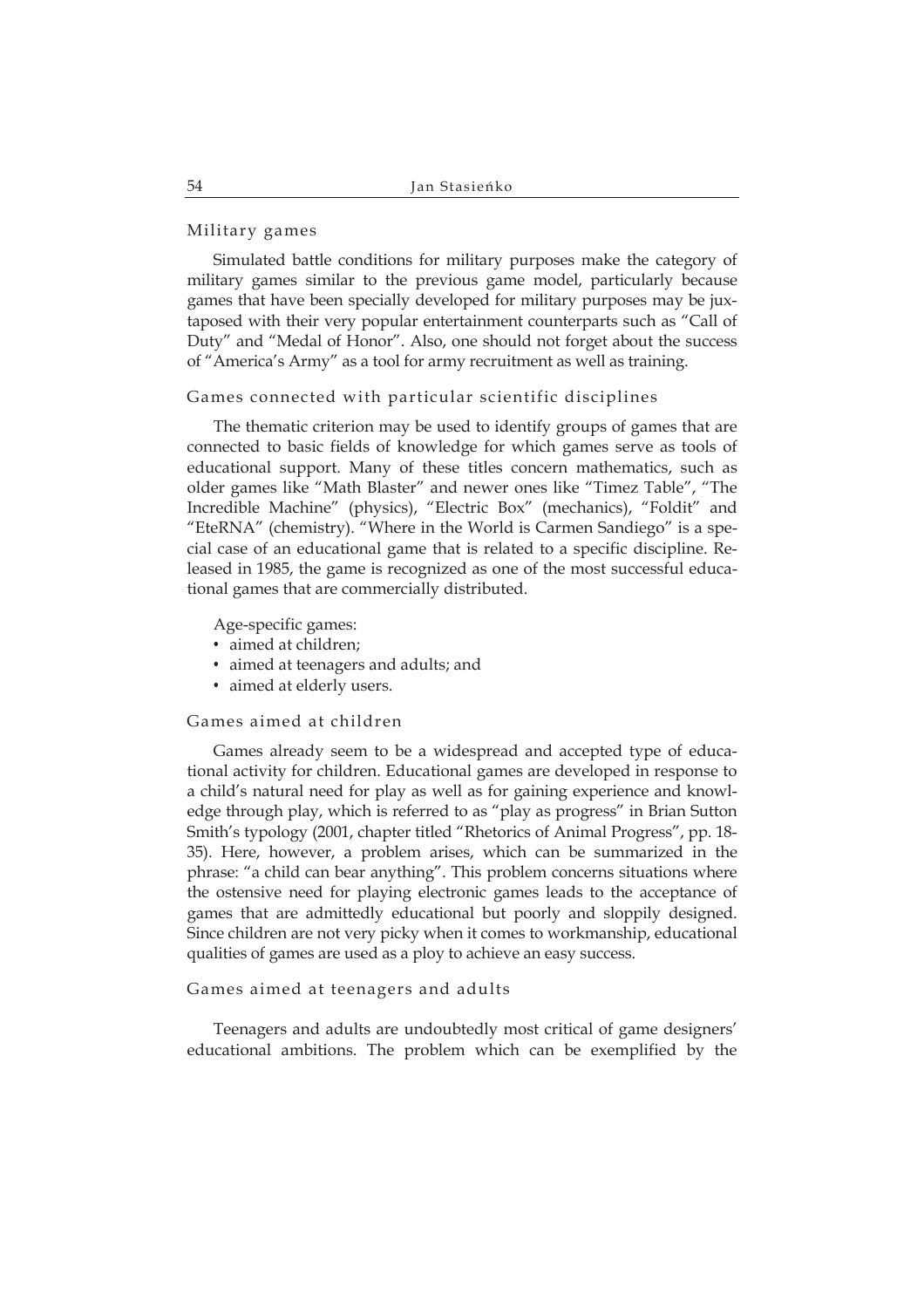phrase: "educational games suck"<sup>5</sup> arises because advanced players, who are sensitive to the disruption of games' entertaining qualities, are not willing to accept tawdry, intrusive didacticism. Therefore, as for this age group, it seems that the intentional creation of an educational game context represents the greatest challenge for game designers. However, surprisingly enough, educational value can be achieved indirectly in games where an educational context is only occasionally, and not overtly, present. This can be seen from the popularity of series such as "Medal of Honor" and "Assassin's Creed", the latter being greatly appreciated for its suggestive historical background.

# Games aimed at elderly users

\_ \_ \_ \_ \_ \_ \_ \_ \_ \_ \_ \_ \_ \_ \_ \_

Educational games for seniors constitute a special kind of games for two principal reasons. First, such games can play a highly significant role in developing elderly people's digital literacy. Second, games are an excellent tool for psychomotor activation, especially if they are equipped with modern haptic interface platforms such as Wii, Kinect or PS Move.

Based on the type of educational activity games can be divided into those that:

- impart knowledge they usually reconstruct one's knowledge; their educational value is based on recreating a particular environmental reality, ecosystem or historical period;
- impart skills these are connected with the idea of simulation which entails performing active operations, thus allowing one to acquire proficiency in performing certain tasks; and
- impart values/shape attitudes a game presents positive role models and criticizes negative attitudes, as is the case with the already mentioned persuasive games.

#### . GAME GENRES AND EDUCATION

Game genres cover a variety of groups. There are different definitions of genres and different ways to distinguish among them. In this section I am interested in how various game genres may be connected with the issue of educational values. It seems that one can identify specific genres or types of games that are more likely to include more educational elements than oth-

<sup>5</sup> Compare with the part of the article which deals with players' feedback concerning games' educational value, A/N.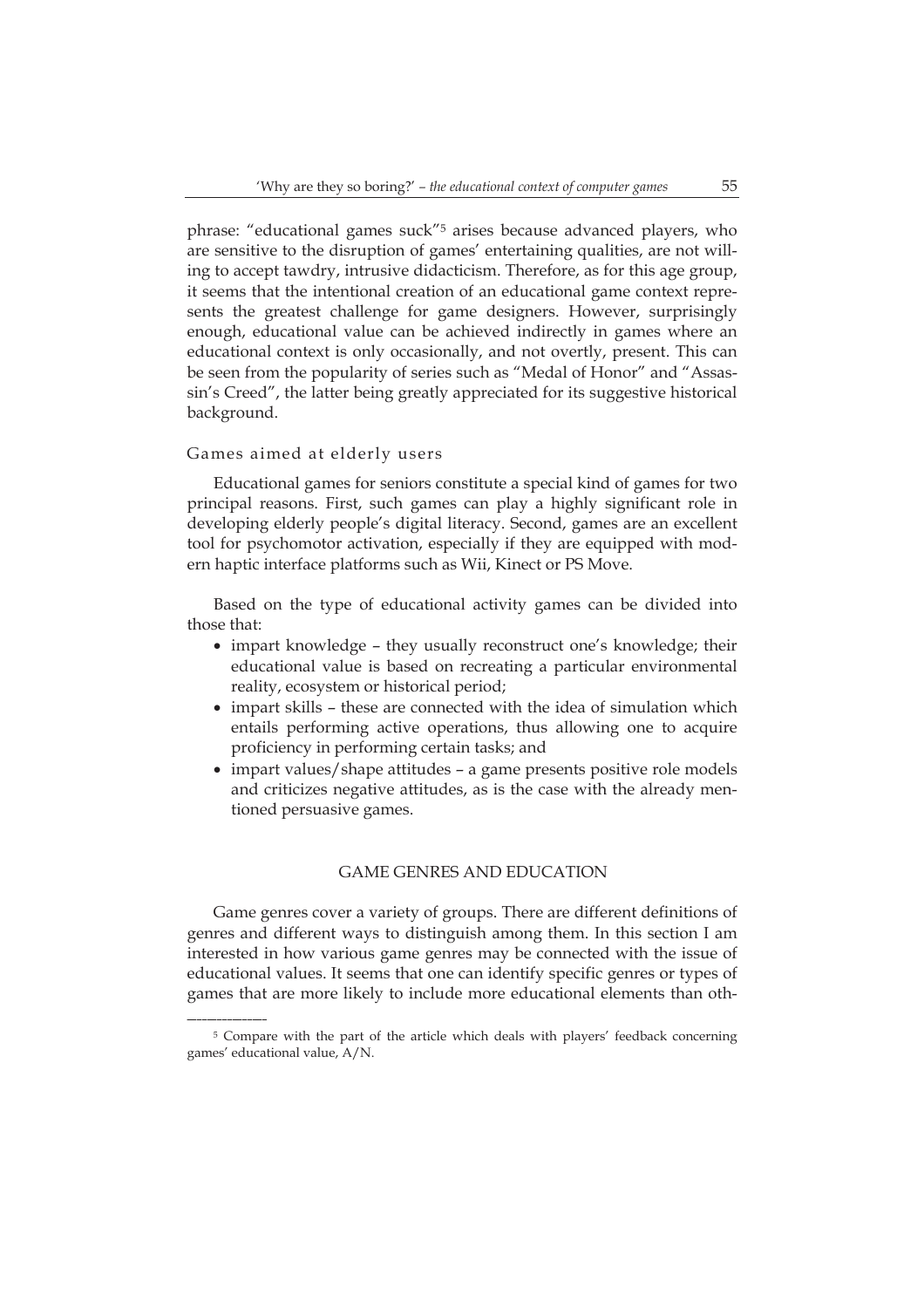ers. For example, adventure games usually contain an attractive and complex story line that has such potential because it is easy to set a plot in a particular historical reality or associate it with a specific geographical context. I will look for educational values in game types such as puzzle, simulation or strategy games rather than in genres such as 3D shooting, fighting and platform games. However, it appears that even the second group of game types can be perceived as containing a certain set of stylistic rules which may have educational value on a creative level. These, for example, can be found in "Timez Table", i.e. an attractive platform game for children that teaches multiplication, as well as in "Re-mission", i.e. a 3D shooting game which allows the user to adopt the role of a killer whose aim is to eliminate cancer cells. These examples demonstrate that virtually none of the genres is a natural carrier of educational content and that such content may be found across the whole field of gaming.

#### . TECHNOLOGICAL ASPECTS OF EDUCATIONAL GAMES

The development of hardware platforms on which games are available make it possible to use technical solutions when designing dedicated educational systems. I would like to present several examples of such solutions.

The Internet is certainly the most important of such platforms. Virtual worlds on the Internet function as intermediate environments between a sophisticated social tool, instant messenger and a given game. At this point it would be difficult to comprehensively describe the educational potential of the most complex virtual world, i.e. "Second Life", because this subject has been extensively explored in both scientific literature and educational practice (D. Livingstone, J. Kemp [eds.] 2006; M. N. K. Boulos, L. Hetherington, S. Wheeler, 2007; A. De Lucia, R. Francese, I. Passero, G. Tortora, 2009). Therefore, I will point to projects that are aimed to create a virtual world for educational purposes from scratch. Such solutions include "Quest Atlantis", which was created by scientists from Harvard and developed at Indiana University, and the "River City". "Quest Atlantis" is an educational environment which is aimed at children and adolescents aged between 9 and 16 and which has already attracted more than 65 thousand users. There is a whole range of quests to embark on with clear educational purposes. Players can visit a variety of historical or geographical locations and perform tasks that are integrated into the curriculum for each age group. River City, in turn, is a nineteenth-century town where players must deal with its citizens' health problems and where they occasionally train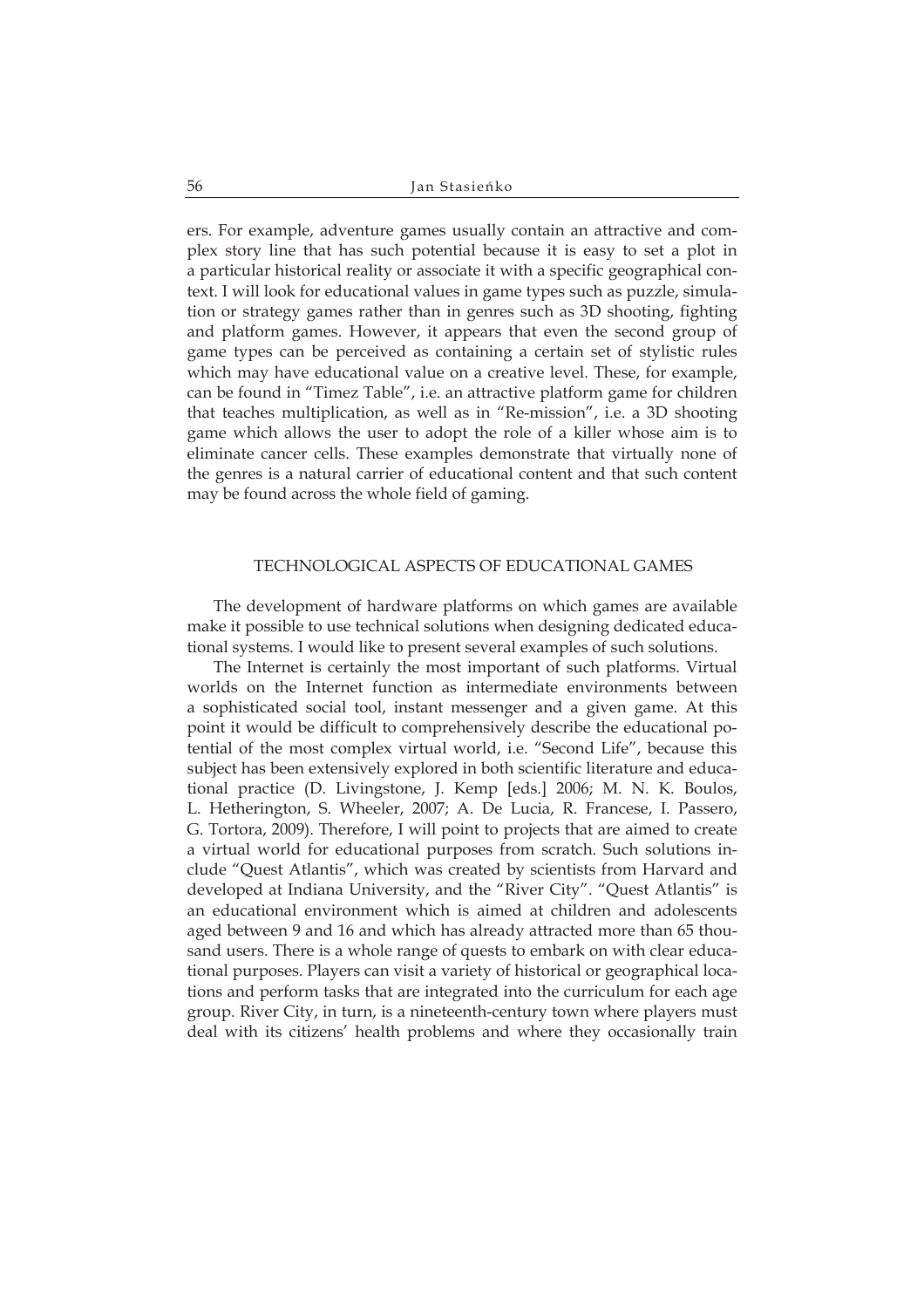their ability to make and confirm medical diagnoses while performing certain experiments.

As far as games' educational aspects are concerned, consoles equipped with a haptic interface constitute another platform on which games are available. Such games primarily serve as a tool for psychomotor activation. However, one should note that the success of games such as "Brain Academy" is due to the fact that haptic consoles perfectly combine the qualities of logical puzzles with activating motor skills of the people who are involved in the game.

The development of tablet PCs may, in turn, contribute to the design of educational games, which use values that are associated with these devices. So far, it appears that the educational values of one of the most popular games that have been designed for tablets and smartphones, i.e. "Angry Birds", has not gone unnoticed. There already are quite a few physics teachers who treat this game as an ideal teaching tool at the secondary and university levels (L. Dwyer 2011).

Augmented reality technology can be considered an educational tool because of projects such as MITAR. This project, which is being implemented at MIT, uses augmented reality and geolocation to create a series of educational games strongly embedded in the real urban environment. Among others, the project consists of games such as "Zoo Scene Investigators" in which students solve the mystery of a fictional crime associated with the illegal trade in wild animals. In "Environmental Detectives" game players investigate the case of a toxic spill by interviewing virtual witnesses and making contamination measurements over a large area.

Among educational applications that are available for mobile phones are games such as "Garden of Life". In this project, the user's task is to restore life to planet Wellness by developing landscaped gardens on a fragment of land drifting in outer space. The game conveys a significant ecological message and allows one to become familiar with plant growth cycles while making full use of iPhone touch-screen advantages.

# . EDUCATION FROM THE PERSPECTIVE OF OPPONENTS AND SUPPORTERS OF GAMES

The debate on the educational value of games in a way takes place "diagonally" as part of the dispute between supporters and opponents of games. This means that, on the one hand, critics create a whole set of arguments against games that are not related to the sphere of education; however, there are many examples that demonstrate how these arguments can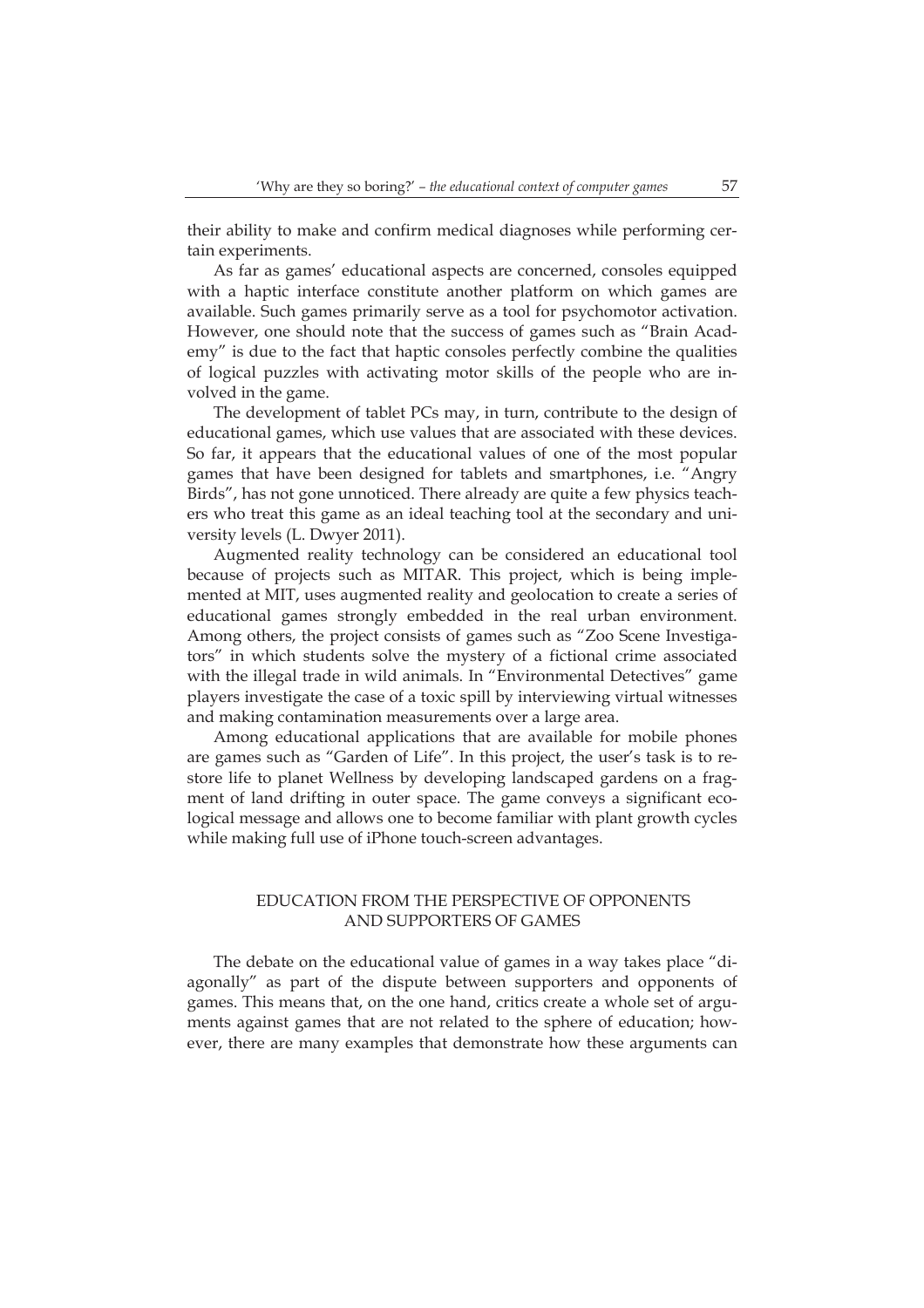be refuted based on the design of educational games. On the other hand, proponents of games, surprisingly, pose a range of arguments against educational games. I will try to look more closely at these two phenomena.

Among the primary arguments of that are used by game opponents are the following:

- games include violence;
- games stupefy;
- games perpetuate stereotypes;
- games are addictive; and
- games isolate people socially.

Let us see how the practice and theory of games responds to these arguments in the context of education. Undeniably, the hypothesis about violence in games has been widely argued in the literature (S.B. Silvern, & P. A. Williamson 1987; N. S. Schutte, J. M. Malouff, J. C. Post-Gorden & A. L. Rodasta 1988; J. R. Kirsch & E. D. Esselman 1985; D. Graybill, M. Strawniak, T. Hunter & M. O'Leary 1987; J. R. Dominick 1984; J. Cooper & D. Mackie, 1986). There are also research studies that undermine this hypothesis in various ways (R. Egli, D. Myers, 1984; J. McClure, W. Mears, 1986; T. Greitemeyer, S. Osswald, 2009). At this point I would like to draw attention to educational projects aimed at designing games that are against violence. This is the first way in which critics of games could be "disarmed".

A Facebook game connected with the campaign against violence which has been waged by the Ukrainian organization Ves Rivni under the slogan "Stay Human" is an example of such a project (**Błąd! Nieprawidłowy odsyłacz typu hiperłącze.).** In this game the players are placed in different conflict situations in which they are witnesses, victims or aggressors. The player must make a choice regarding his or her behavior during events such as a party at one's friend's house where the friend beats his wife in the presence of a child. The player is awarded points for appropriate choices.

A game which was developed by lecturers and students of the game design faculty at Champlain College, USA, and which is titled "Breakaway" responds to the issue of stereotype perpetuation. It is a football game that combines elements of simulation and football management with elements of adventure, which is the most important in terms of the game's educational value. The world presented in the game is a small village where youth football tournaments are held. A player becomes a member of a football team when a new season is being opened. In subsequent episodes the hero is to face special ethical choices that are connected with emerging football hooliganism and confront gender stereotypes, which may be manifested in male sports culture. In one of the episodes, the appearance of a new footballer who is a girl provokes opposition from most of the team members. The hero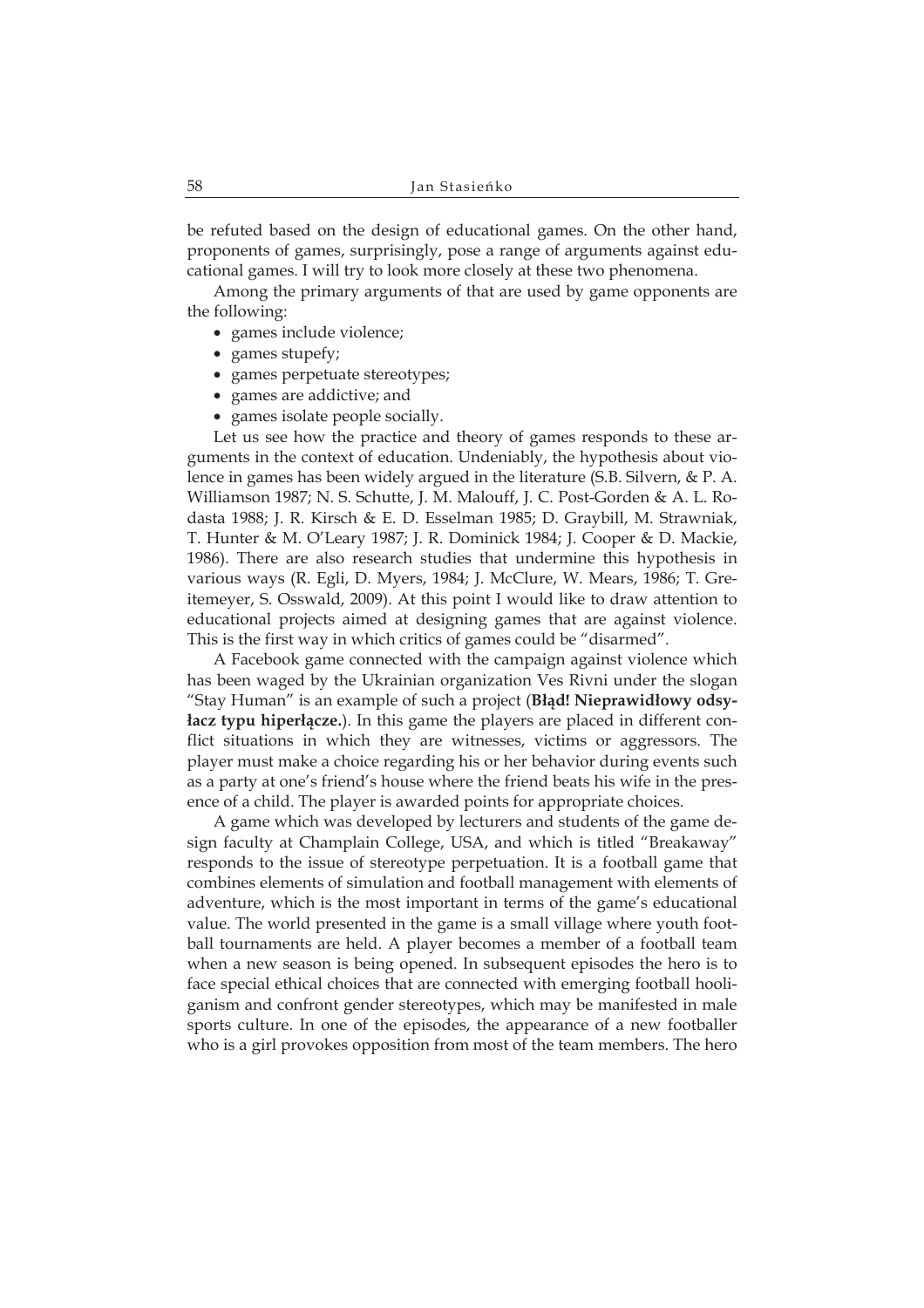is rewarded for advocating positive social attitudes, including opposition to aggression. This game juxtaposes elements of arcade games with elements of a simulation of social interaction.

Another important argument that game critics use is that games are "stupefying", which might be a direct negative reference to the educational value of games. This specific criticism of games as being "stupefying" may concern casual games which, by definition, are designed to provide uncomplicated entertainment. Casual games have simple graphics, are unsophisticated in terms of narration, non-time-consuming and undemanding, and thus fit into the "stupefying" image of games. Meanwhile, one can also find examples demonstrating that the conventions of casual games are willingly used for educational purposes. It turns out that they are a good carrier of valuable content for museums and galleries, as exemplified by the large gaming section at the Tate Kids Gallery (http://kids.tate.org.uk/games/) where one can find simple games that allow users to get to know the work of a painting conservator ("Art Lab") or to become a Cubist painter who presents the Paris bourgeoisie in the form of cubist shapes ("Cuboom").

Casual educational games play a significant role on the website of the educational television program PBS Kids. On this website one can find simple games that allow the users to develop a variety of skills such as learning the alphabet or communicating information related to various disciplines, for example, mathematics, geography and biology (e.g. "Now You See Me, Now You Don't" contains information about mimicry and "Migration Adventure" takes up the subject of bird migration). Casual educational games are divided into several categories, including the following: reading games, letter games, number games, science games, math games, literacy games, spelling games, estimation games, puzzle games, coloring games, vocabulary games, super hero games, and rhyming games. A large majority of these categories apply to certain types of competence or the nature of knowledge that is acquired when playing a given game. Some games, such as super hero games, are centered around famous educational cartoon characters that are shown on PBS Kids, like "Cat in the Hat", "Supereaders" or "Word Girl".

The argument about the addictive nature of games cannot be completely refuted indeed since even those researchers who acknowledge that games impart many values confirm that games are addictive. However, it is emphasized that primarily it is players with a general tendency toward addiction that become addicted to gaming whereas game addiction is practically non-existent among players without such inclinations (D. Brian, P. Wiemer-Hastings, 2005). The issue of addiction is so significant because it allows game critics to deny all the educational value of games as they regard even the slightest risk of addiction as a disqualifying criterion.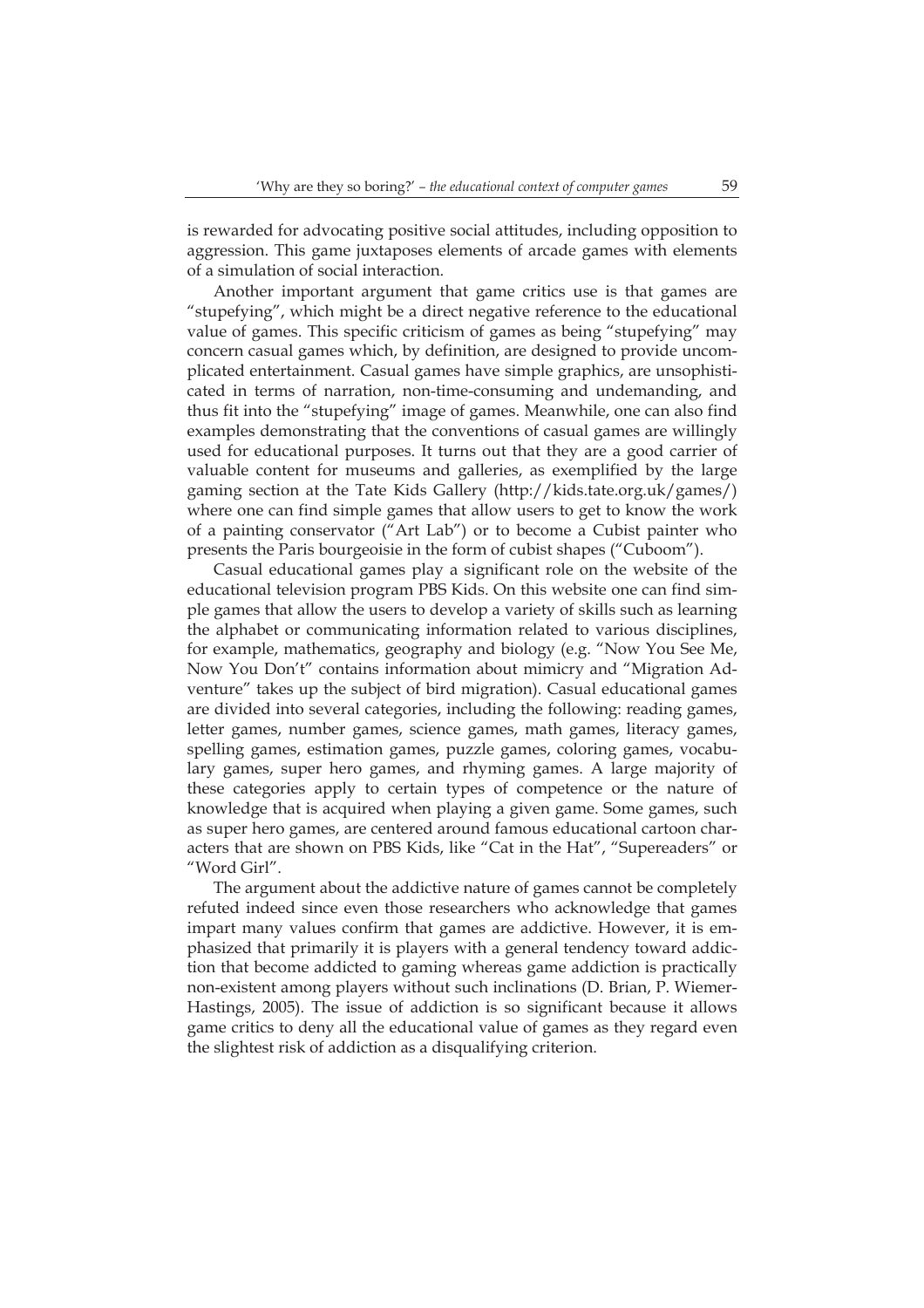The argument concerning the social isolation of players is often refuted by showing the socializing nature of MMO games that may encourage cooperation and the maintenance of contacts in the "real world". These qualities have been observed in games like "World of Warcraft" (V. H. H. Chen, H. B. L. Duh, 2010) and in the complex strategy game "Ogame", in which a large part of social activity causes players to interact on a game forum which, according to the purposes and objectives of the game, represents another plane of joint action.

Now let us consider the opinions of those who believe that games have educational value. Among these one can find positive and, surprisingly, also negative opinions. Positive feedback is related to the belief that a large group of commercially published games such as "SimCity", "Zork", "Age of Empires", "Civilization" and "The Sims" undoubtedly have positive qualities. This brings one close to formulating extreme judgments and attributing educational value to all games (K. Becker, http://www.digra.org/ dl/db/06278.23299.pdf).

On the other hand, "hard-core" players sometimes make completely opposite comments. Sophisticated tastes and a profound insight into the structure of games make them unwilling to accept the shortcomings and often low-level implementation of games. This is why one can often find statements titled "Educational games suck"<sup>6</sup> on the Internet. What is the reason for this? The most common complaints relating to educational games concern their low playability and low quality, simplified structure as well as unpleasant graphics. There are also other arguments such as about the artificial addition of educational elements to arcade games, as exemplified by shooting at mathematical formulas in "Dimension M".

Other problems include the wordiness of games, low dynamism of gameplay and a lack of an engaging storyline, which affected one of the most ambitious projects of educational games, i.e. "Arden: The World of William Shakespeare". L. Kajiwara Ackerman, K. Kong, and C. Desiato (2011)<sup>7</sup> examined the players' opinions concerning educational games and, apart from confirming the appropriateness of the above-mentioned arguments, they became convinced that such games train but they do not teach.

\_ \_ \_ \_ \_ \_ \_ \_ \_ \_ \_ \_ \_ \_ \_ \_

<sup>6</sup> Compare: e.g. C. Baker, "Trying to design a truly entertaining game can defeat even a certified genius", <http://www.wired.com/gaming/gamingreviews/magazine/16-04/pl\_ games>; D. Raves, "Simulating wild animals for a video game; why do educational games suck?", <http://wolfquest.org/wordpress/?p=5>*;* T. Burke*,* "Why some learning games continue to suck" (Games + Learning + Society Liveblogging), <http://blogs.swarthmore.edu/ burke/2008/07/11/why-some-learning-games-continue-to-suck-games-learning-society-live blogging/>.

<sup>7</sup> The article is related to Scott McLeod's blog entry titled "Do most educational games suck?" (2009, July 23).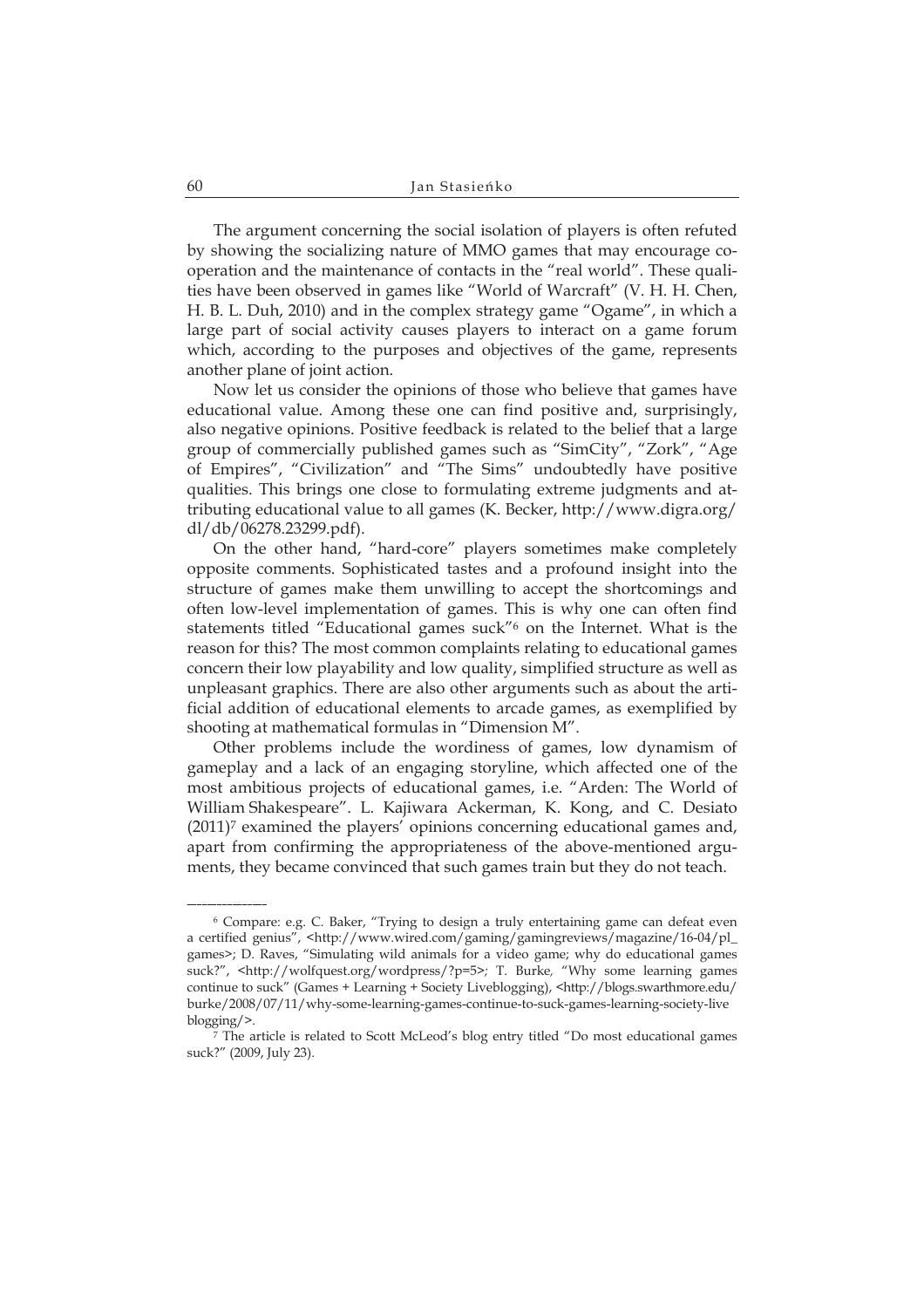# . GAMIFICATION

The current trend related to the educational value of games is exemplified by a group of projects and a design philosophy that are collectively referred to as "gamification". This category entails using mechanisms that are known from games (especially the mechanisms of competing and rewarding) to modify individual and group behavior in real life and in its various spheres. Education, which is one of the aspects of gamification ventures (J. J. Lee, J. Hammer 2011), postulates that elements of gamification should be introduced to schools in the form of, for example, badges, rankings and levels that are similar to those found in games. It is believed that children who are used to forms of receiving awards that are typical of playing games will be willing to acquire knowledge and skills in a similar manner at school. Other postulates include the implementation of simulation game conventions during classroom lessons by giving academic titles to children and by using puzzles as well as a point system. It is also worth paying attention to projects such as "Mathletics" in which the acquisition of mathematical knowledge takes place by using the conventions of Olympic Games; i.e. students from all over the world compete individually or as classes and schools. "Codecademy" is another interesting project. This is a platform that allows users to learn programming by using gamification tools. Its users gain knowledge through interactive courses and they can compare their achievements with the results obtained by others via social networking sites such as Twitter and Facebook, among others.

\* \* \*

The educational context of games which is presented in this essay, on the one hand, indicates that the educational potential of games is reflected in the possibility of developing a large number of competencies and values as well as considerable knowledge. On the other hand, one must note that the educational value of games should be accompanied by its entertaining aspects because the primary function of games is to entertain. Therefore, every time game designers decide to include educational elements in their products, i.e. in those that are directly or indirectly dedicated to educational purposes, they need to bear in mind the fact that a game must be entertaining. This problematic proximity of an educational and an entertainment context results in a situation in which the commercial market is distrustful of such types of games and does not perceive them as an opportunity for profit (although games such as "Brain Academy" sold in a large number of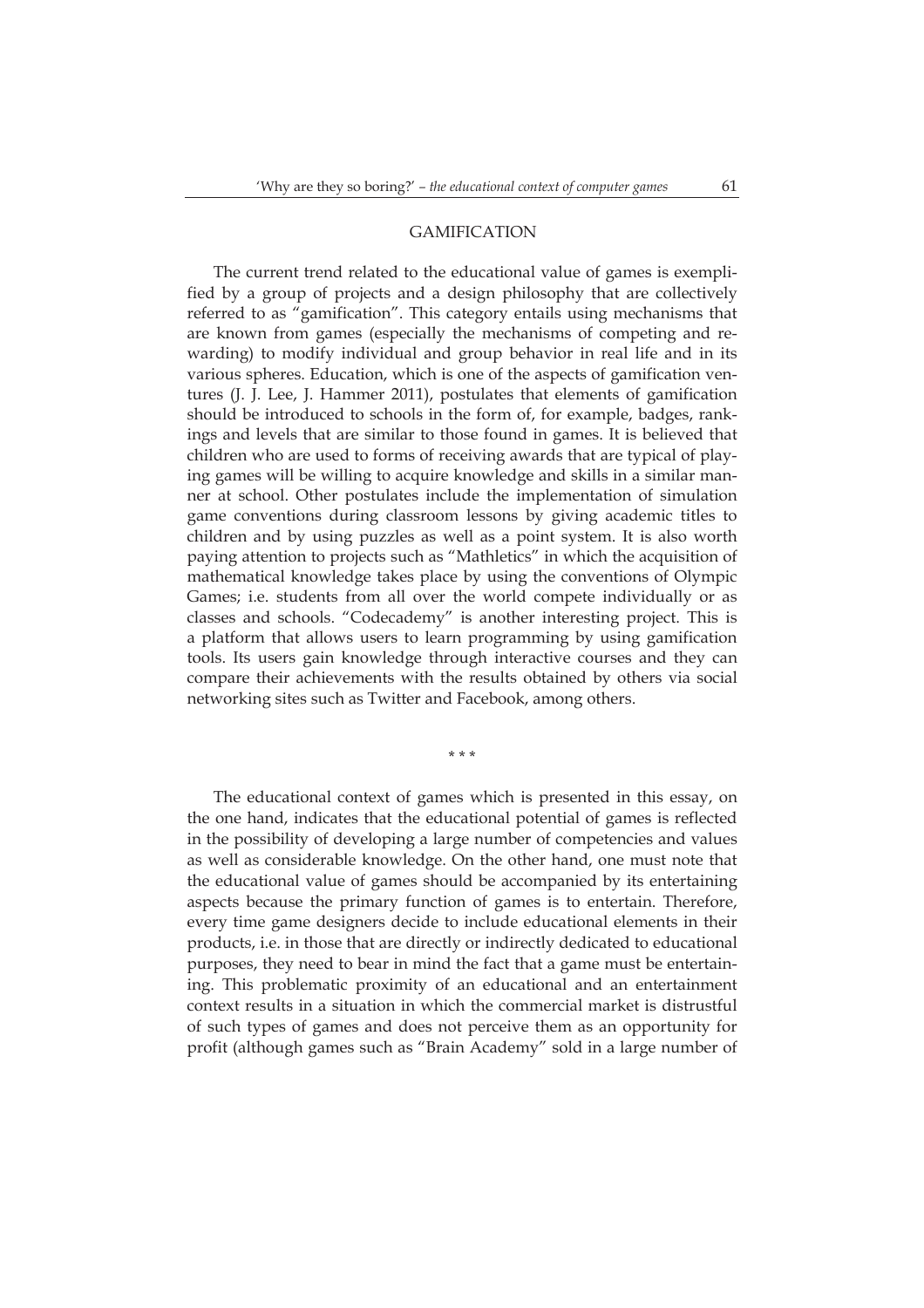copies). On the other hand, these types of projects which are developed by bodies with a social mission (academic centers, NGOs and educational institutions) take the form of "games that suck", i.e. games that are poorly developed or those which use entertainment conventions that are artificially "patched" with learning tasks. The main problems associated with using games as educational tools, with which educational communities will need to cope soon, have been pointed out by the authors of the report titled *Moving Learning Games Forward* (E. Klopfer, S. Osterweil, K. Salen, 2009). The questions they raise in the report are connected with the difficulties in adapting games to the traditional curriculum, adults' negative attitude toward games which contrasts with children's enthusiasm, and with logistic matters – it is difficult to play an engaging round of a game during traditional 45-minute lessons and given the lack of support for teachers who often have lower competence in playing games than their students. Further difficulties include: the incompatibility of the test-oriented progress evaluation system with the real educational value of games, a limited number of research projects confirming the genuine educational value of games, a small number of successful applications of games to the curriculum, a limited range of games that are known to be educational as well as the hardly modifiable social and cultural structures in which school education, learning and play take place (op. cit. pp. 18-19). Apart from the abovementioned issues one can also point to barriers that are associated with the design process itself: the high cost of game production, the process of developing games which is not open to collaboration with educational societies, the limited possibilities for testing products in schools and the reluctance of financial institutions to support projects that are considered to be unprofitable or risky<sup>8</sup> (op. cit.). Let us hope that all these limitations will not prevent games from being used effectively in education, which now appears to be an area where activities that are closest to real-life situations are carried out, as evidenced by the popularity and rapid development of gamification.

\_ \_ \_ \_ \_ \_ \_ \_ \_ \_ \_ \_ \_ \_ \_ \_

<sup>8</sup> The authors also mention problems that are associated with the issue of loyalty and innovation – it is hard to keep children's attached to one title for a long time, technology is aging fast, online games especially require cost in use; other problems are connected with the fact that researchers can only have a limited knowledge about commercial games, the paradigms of traditional learning are not easily modified, there is a lack of researches studying the patterns of play that are associated with certain models of education and, finally, designers' "ambitions" are limited, i.e. they develop a limited range of solutions and for limited audiences.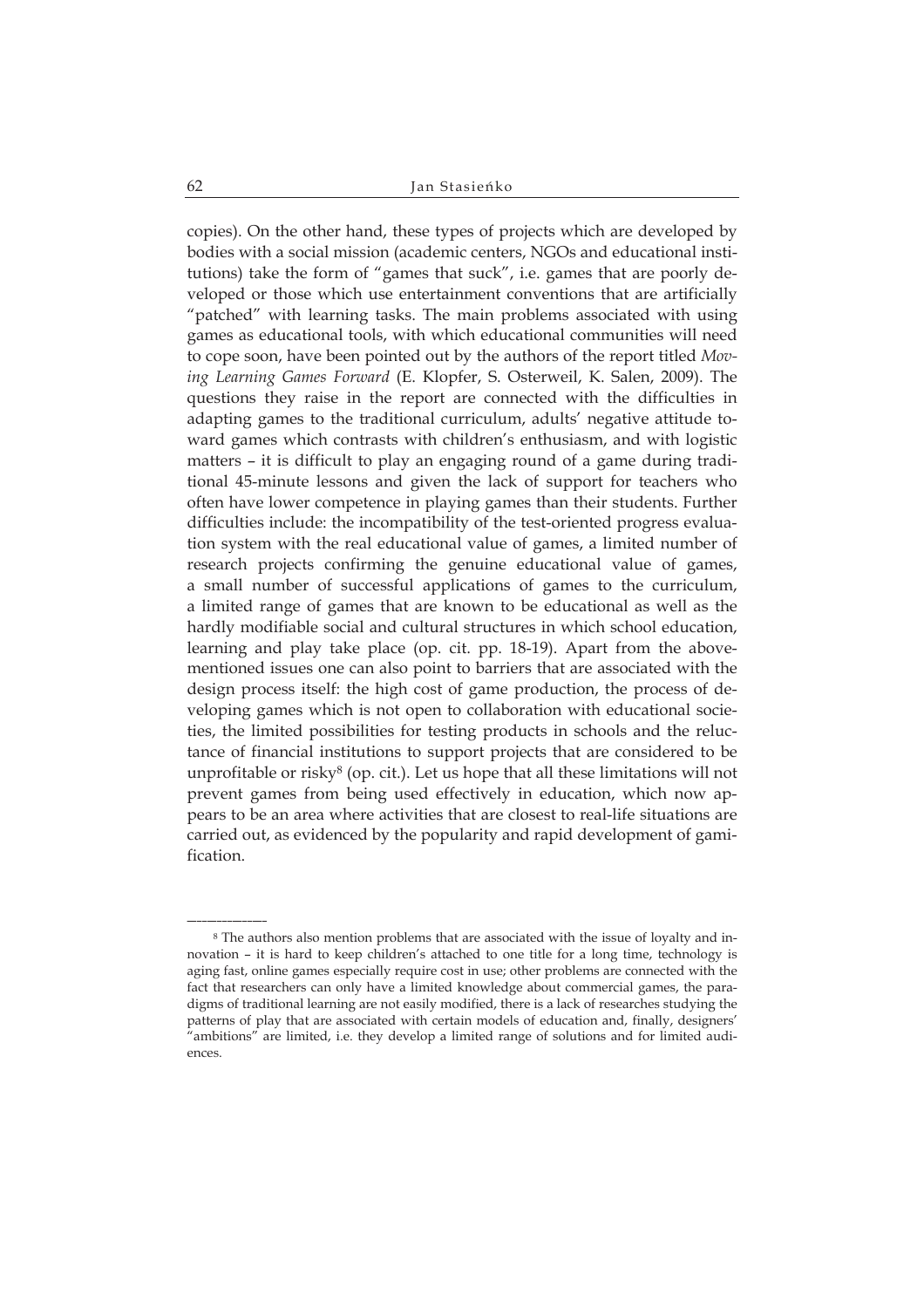#### **REFERENCES**

- Baker C. 2008. "Trying to design a truly entertaining game can defeat even a certified genius", <http://www.wired.com/gaming/gamingreviews/magazine/16-04/pl\_ga mes>.
- Becker K. 2005. "How are games educational? Learning theories embodied in games", <http://www.digra.org/dl/db/06278.23299.pdf>.
- Bogost I. 2010. *News Games. Journalism at Play*, MIT Press.
- Boulos M.N.K., Hetherington L., Wheeler S. 2007. "Second Life: an overview of the potential of 3-D virtual worlds in medical and health education", *Health Information & Libraries Journal*, No. 24, pp. 233–245.
- Brian D., Wiemer-Hastings P. 2005. *Addiction to the Internet and Online Gaming*, Cyberpschology & Behaviour, Vol. 8, No. 2.
- Burke T. 2008. "Why some learning games continue to suck" *(Games + Learning + Society*  Liveblogging), <http://blogs.swarthmore.edu/burke/2008/07/11/why-some-learning-ga mes-continue-to-suck-games-learning-society-liveblogging/>.
- Cheema S., LaViola Jr. J.J. 2011. "Wizard of Wii: Towards understanding player experience in first person games with 3D gestures", Proceedings of Foundation of Digital Games Conference.
- Chen V.H.H., Duh H.B.L. 2010. "Socializing in an online gaming community: Social interaction in World of Warcraft, [in:] *Virtual Communities: Concepts, Methodologies, Tools and Applications*, Information Resources Management Association.
- Cooper J., Mackie D. 1986. "Video games and aggression in children", *Journal of Applied Social Psychology*, 16(8), pp. 726–744.
- De Lucia A., Francese R., Passero I., Tortora G. 2009. "Development and evaluation of a virtual campus on Second Life: The case of SecondDMI", *Computers & Education*, Vol. 52, Issue 1, January, pp. 220–233.
- Derryberry A. 2007. "I'm Serious.net, Serious games: online games for learning", White Paper, Adobe Whitepaper November, Vol. 40, Issue 12, Publisher: Adobe, pp. 1–15.
- Djaouti D., Alvarez J., Jessel J.-P., Methel G., Molinier P. 2013. *Serious Games Classification*, <http://serious.gameclassification.com/EN/about/bricks.html>.
- Dominick J.R. 1984. "Videogames, television violence, and aggression in teenagers", *Journal of Communication*, 34(2), pp. 136–147.
- Dwyer L. 2011. "Atlanta teacher uses Angry Birds for physics lessons", <http:// www.good.is/post/atlanta-teacher-uses-angry-birds-for-physics-lessons/>.
- Egli R., Myers D. 1984. "The role of video game playing in adolescent life: Is there a reason to be concerned?", *Bulletin of the Psychodynamic Society*, 22, 4.
- Gettler J., "The first video game? Before 'Pong', there was "Tennis for Two'", <http://www.bnl.gov/bnlweb/history/higinbotham.asp>.
- Graybill D., Kirsch J.R., Esselman E.D. 1985. "Effects of playing violent versus nonviolent video games on the aggressive ideation of aggressive and nonaggressive children", *Child Study Journal*, 15(3), pp. 299–305.
- Graybill D., Strawniak M., Hunter T., O'Leary M. 1987. "Effects of playing versus observing violent versus nonviolent video games on children's aggression", *Psychology: A Quarterly Journal of Human Behavior*, 24(3), pp. 1–8.
- Greitemeyer T., Osswald S. 2009. "Prosocial video games reduce aggressive cognitions", *Journal of Experimental Social Psychology*, 45(4), pp. 896–900.